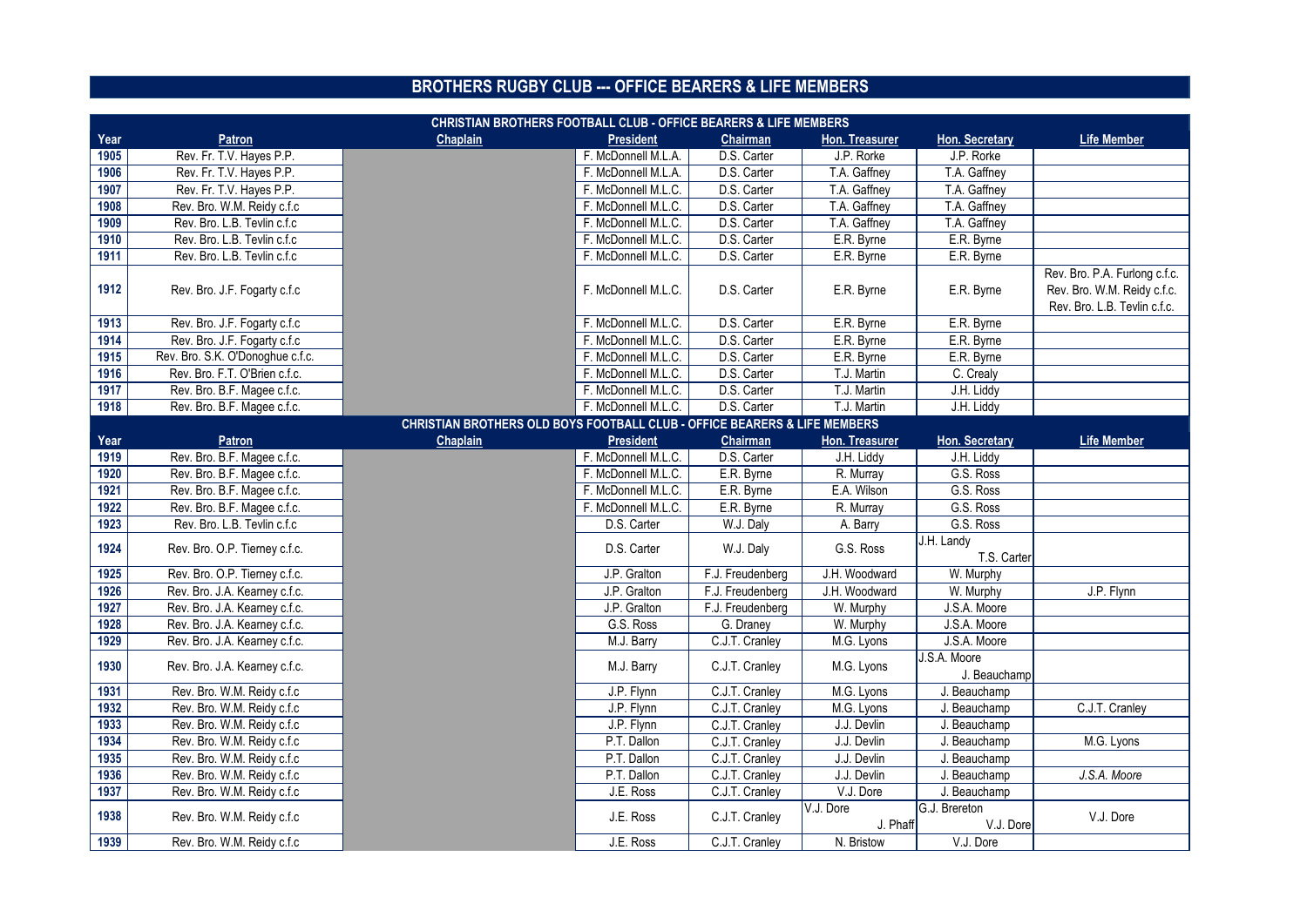| Year | <b>Patron</b>                  | <b>Chaplain</b>                                                         | <b>President</b> | <b>Chairman</b>               | Hon. Treasurer                 | <b>Hon. Secretary</b>        | <b>Life Member</b> |
|------|--------------------------------|-------------------------------------------------------------------------|------------------|-------------------------------|--------------------------------|------------------------------|--------------------|
| 1940 | Rev. Bro. W.M. Reidy c.f.c     |                                                                         | J.E. Ross        | V.J. Dore                     | N. Bristow                     | S.W. Ivers                   | G.J. Brereton      |
| 1941 | Rev. Bro. W.M. Reidy c.f.c     |                                                                         | J.E. Ross        | J.L. Barlow                   | N. Bristow                     | S.W. Ivers                   |                    |
| 1942 | Rev. Bro. W.M. Reidy c.f.c     |                                                                         | J.E. Ross        | J.L. Barlow                   | N. Bristow                     | S.W. Ivers                   | E.A. Stapleton     |
| 1943 | Rev. Bro. W.M. Reidy c.f.c     |                                                                         | J.E. Ross        | J.L. Barlow                   | W. Pembleton                   | P. Draper                    |                    |
| 1944 | Rev. Bro. W.M. Reidy c.f.c     |                                                                         | J.E. Ross        | J.L. Barlow                   | W. Pembleton                   | P. Draper                    |                    |
| 1945 | Rev. Bro. W.M. Reidy c.f.c     |                                                                         | J.E. Ross        | J.L. Barlow                   | W. Pembleton                   | P. Draper                    |                    |
| 1946 | Rev. Bro. W.M. Reidy c.f.c     |                                                                         | J.E. Ross        | J.L. Barlow                   | F. Carney                      | C.V.J. Dahl                  |                    |
| 1947 | Rev. Bro. F.J. Levander c.f.c. |                                                                         | J.E. Ross        | J.L. Barlow                   | K.J. Hodda                     | C.V.J. Dahl                  | R. Hodge           |
| 1948 | Rev. Bro. F.J. Levander c.f.c. |                                                                         | J.E. Ross        | J.L. Barlow                   | K.J. Hodda                     | C.V.J. Dahl                  | J.E. Ross MBE      |
| 1949 | Rev. Bro. F.J. Levander c.f.c. |                                                                         | J.E. Ross        | J.L. Barlow                   | K.J. Hodda                     | C.V.J. Dahl                  | J.L. Barlow        |
| 1950 | Rev. Bro. F.J. Levander c.f.c. |                                                                         | J.E. Ross        | J.L. Barlow                   | K.J. Hodda                     | C.V.J. Dahl                  | J.P. French AM     |
| 1951 | Rev. Bro. F.J. Levander c.f.c. |                                                                         | J.E. Ross        | J.L. Barlow                   | K.J. Hodda                     | G.J. Lalor                   | B.P. O'Connell     |
| 1952 | Rev. Bro. F.J. Levander c.f.c. |                                                                         | J.E. Ross        | J.L. Barlow                   | K.J. Hodda                     | G.J. Lalor                   | T.B. McCormack CBE |
|      |                                |                                                                         |                  |                               |                                | G.J. Lalor                   |                    |
| 1953 | Rev. Bro. O.S. Adams c.f.c.    |                                                                         | J.E. Ross        | J.P. French                   | K.J. Hodda                     | P. Heenan                    | K.J. Hodda         |
|      |                                |                                                                         |                  |                               |                                | B. Sydes                     |                    |
| 1954 | Rev. Bro. O.S. Adams c.f.c.    |                                                                         | J.E. Ross        | J.P. French                   | G.F. Berkeley                  | B. Sydes                     | D. Guilfoyle Snr.  |
| 1955 | Rev. Bro. O.S. Adams c.f.c.    |                                                                         | J.E. Ross        | J.P. French                   | A.L. Dunn                      | G.F. Berkeley                | K.P. Fegan         |
| 1956 | Rev. Bro. O.S. Adams c.f.c.    |                                                                         | J.E. Ross        | J.P. French                   | <b>B.</b> Wyllie               | H.A.J. Robertson             |                    |
| 1957 | Rev. Bro. O.S. Adams c.f.c.    |                                                                         | J.E. Ross        | J.P. French                   | J.A. Buchanan                  | P. Hancock                   |                    |
| 1958 | Rev. Bro. O.S. Adams c.f.c.    |                                                                         | J.E. Ross        | J.P. French                   | J.A. Buchanan                  | N.R. Kerbs                   |                    |
| 1959 | Rev. Bro. J.S. Campbell c.f.c  |                                                                         | J.E. Ross        | J.P. French                   | D. Sweeney                     | C.V.J. Dahl                  | J.A. Buchanan      |
| 1960 | Rev. Bro. J.S. Campbell c.f.c  |                                                                         | J.E. Ross        | C.V.J. Dahl                   | P.J.P. O'Shea                  | W.E. Reilly                  | G.F. Berkeley AM   |
| 1961 | Rev. Bro. J.S. Campbell c.f.c  |                                                                         | J.E. Ross        | C.V.J. Dahl                   | P.J.P. O'Shea<br>G.F. Berkeley | W.E. Reilly<br>$R.$ Gray     | T.L. Sweeney       |
| 1962 | Rev. Bro. J.S. Campbell c.f.c  |                                                                         | J.E. Ross        | C.V.J. Dahl<br>J. Kenny       | D. Sweeney                     | R. Gray                      | C.V.J. Dahl OAM    |
| 1963 | Rev. Bro. J.S. Campbell c.f.c  |                                                                         | J.E. Ross        | C.V.J. Dahl                   | J.L. Tolhurst                  | $R$ . Gray<br>C.L. Seymour   | K.G. Maccheroni    |
| 1964 | Rev. Bro. J.S. Campbell c.f.c  |                                                                         | J.E. Ross MBE    | R. Sherman                    | J.L. Tolhurst                  | C.L. Seymour                 |                    |
| 1965 | Rev. Bro. J.S. Campbell c.f.c  |                                                                         | J.E. Ross MBE    | R. Sherman                    | J.L. Tolhurst                  | C.L. Seymour                 |                    |
| 1966 | Rev. Bro. J.S. Campbell c.f.c  |                                                                         | J.E. Ross MBE    | C.S. Fogarty                  | J.L. Wagner                    | C.L. Seymour                 |                    |
| 1967 | Rev. Bro. R.G. Whiteman c.f.c. |                                                                         | J.E. Ross MBE    | J. Elliot                     | R.J. Lette                     | C.L. Seymour                 | B.F. Reid          |
|      |                                | <b>BROTHERS OLD BOYS RUGBY CLUB - OFFICE BEARERS &amp; LIFE MEMBERS</b> |                  |                               |                                |                              |                    |
| Year | <b>Patron</b>                  | <b>Chaplain</b>                                                         | <b>President</b> | <b>Chairman</b>               | Hon. Treasurer                 | Hon. Secretary               | <b>Life Member</b> |
| 1968 | Rev. Bro. Phelan Joy f.m.s.    | Rev. Fr. J.E. Barry O.S.A.                                              | J.E. Ross MBE    | C.V.J. Dahl                   | R.N. Cooke                     | R.J. Lette                   |                    |
| 1969 | Rev. Bro. B.P. Macrossan c.f.c | Rev. Fr. J.E. Barry O.S.A.                                              | J.E. Ross MBE    | J. Steele<br>C.L. Seymour     | R.N. Cooke<br>P. O'Shea        | R.P. Mahoney                 | J. Kenny           |
| 1970 | Rev. Fr. K. Burman O.S.A.      | Rev. Fr. J.E. Barry O.S.A.                                              | J.E. Ross MBE    | C.L. Seymour                  | R.B. McGruther                 | R.P. Mahoney                 |                    |
| 1971 | Rev. Bro. Alexis Turton f.m.s. | Rev. Fr. P. Moloney P.P.                                                | J.E. Ross MBE    | C.L. Seymour                  | R.B. McGruther                 | D. Higginson<br>M.H. Gubbins |                    |
| 1972 | J.E. Ross MBE                  | Rev. Fr. L. Coote P.P.                                                  | R.B. McGruther   | R.B. McGruther                | J.E.F. Frayne                  | J.L. Wagner                  | M.T. Hazell OAM    |
| 1973 | J.E. Ross MBE                  | Rev. Fr. L. Coote P.P.                                                  | C.V.J. Dahl      | C.V.J. Dahl                   | R.B. McGruther                 | J.L. Wagner                  |                    |
| 1974 | Rev. Bro. Alexis Turton f.m.s. | Rev. Fr. L. Coote P.P.                                                  | C.V.J. Dahl      | M.H. Gubbins                  | J.E.F. Frayne                  | F.J. Duhig                   |                    |
| 1975 | Rev. Bro. Alexis Turton f.m.s. | Rev. Fr. P. Moloney P.P.                                                | C.V.J. Dahl      | M.H. Gubbins<br>J.E.F. Frayne | P. Zappala                     | F.J. Duhig                   |                    |
| 1976 | Rev. Bro. Alexis Turton f.m.s. | Rev. Fr. P. Moloney P.P.                                                | C.V.J. Dahl      | J.E.F. Frayne                 | J. Flynn                       | F.J. Duhig                   |                    |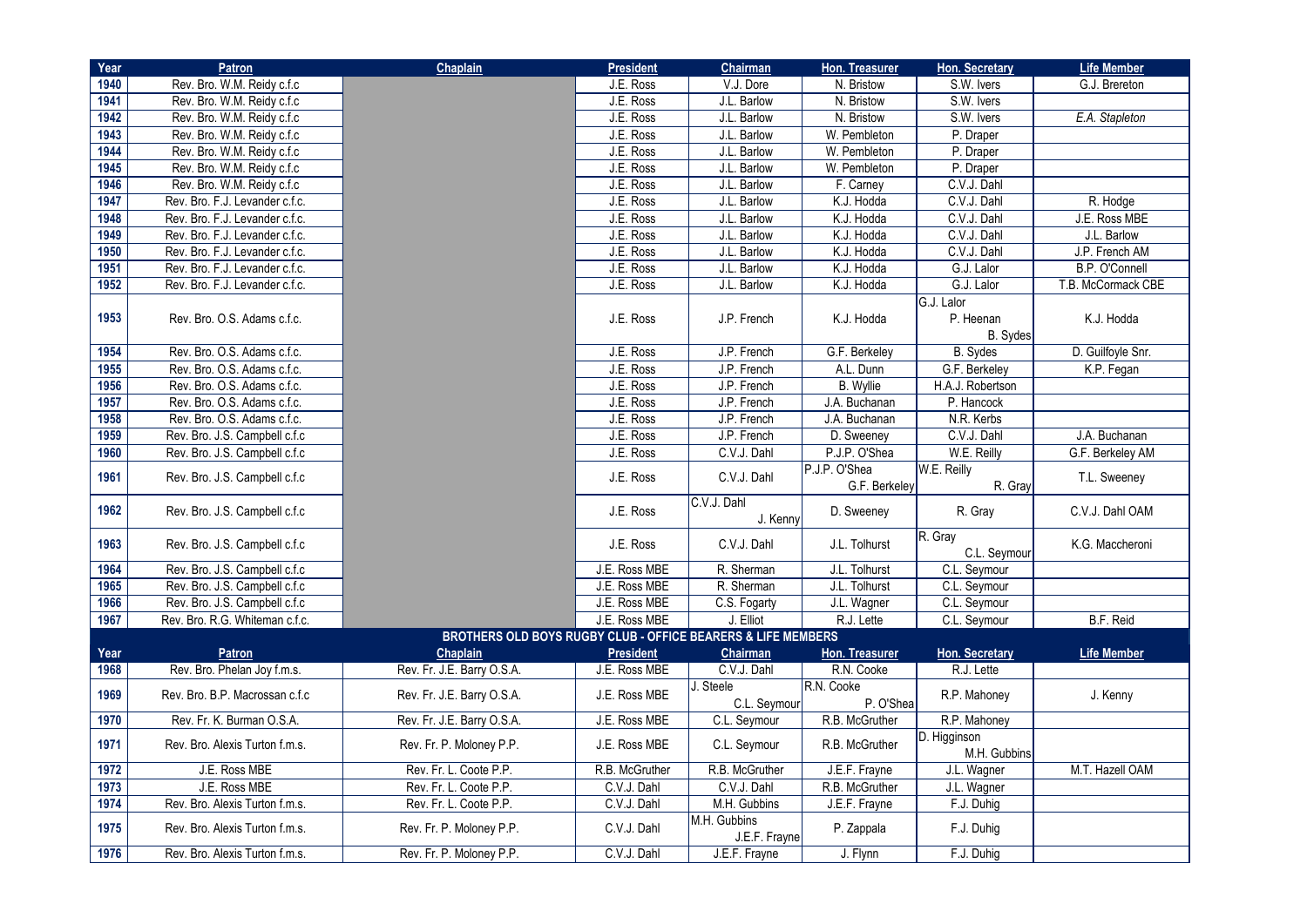| Year        | <b>Patron</b>                        | <b>Chaplain</b>                          | <b>President</b>                                               | <b>Chairman</b>       | <b>Hon. Treasurer</b> | <b>Hon. Secretary</b>    | <b>Life Member</b>            |
|-------------|--------------------------------------|------------------------------------------|----------------------------------------------------------------|-----------------------|-----------------------|--------------------------|-------------------------------|
| 1977        | Rev. Bro. M.X. Ryan c.f.c            | Rev. Fr. P. Moloney P.P.                 | C.V.J. Dahl OAM                                                | R.S. Conn             | P. Zappala            | F.J. Duhig               | B.J. Dawson                   |
| 1978        | Rev. Bro. M.X. Ryan c.f.c            | Rev. Fr. L. Coote P.P.                   | C.V.J. Dahl OAM                                                | R.S. Conn             | P. Zappala            | F.J. Duhig               |                               |
| 1979        | Rev. Bro. M.X. Ryan c.f.c            | Rev. Fr. A. Warbrooke                    | C.V.J. Dahl OAM                                                | R.S. Conn             | D. Flemming           | F.J. Duhig               |                               |
| 1980        | Rev. Bro. V.C. Connors c.f.c.        | Rev. Fr. A. Warbrooke                    | C.V.J. Dahl OAM                                                | R.S. Conn             | P. Zappala            | F.J. Duhig               |                               |
| 1981        | Rev. Bro. V.C. Connors c.f.c.        | Rev. Fr. A. Warbrooke                    | C.V.J. Dahl OAM                                                | R.S. Conn             | P. Zappala            | F.J. Duhig               | P. Zappala                    |
| 1982        | Rev. Bro. A.J. White c.f.c.          | Rev. Fr. A. Warbrooke                    | C.V.J. Dahl OAM                                                | R.S. Conn             | P. Zappala            | P. Dwyer                 | R.B. McGruther AM, OBE        |
| 1983        | Rev. Bro. A.J. White c.f.c.          | Rev. Fr. P.J. Gillam P.P.                | R.S. Conn                                                      | R.S. Conn             | P. Zappala            | J.L. Wagner              |                               |
| 1984        | Rev. Bro. B.E. Walker c.f.c.         | Rev. Fr. P.J. Gillam P.P.                | R.S. Conn                                                      | R.S. Conn             | R.W. Ure              | J.L. Wagner              |                               |
| <b>1985</b> | Rev. Bro. B.E. Walker c.f.c.         | Rev. Fr. P.J. Gillam P.P.                | R.S. Conn                                                      | R.S. Conn             | R.W. Ure              | J.L. Wagner              | A.A. Shaw AM                  |
| 1986        | Rev. Bro. V.C. Connors c.f.c.        | Rev. Fr. P.J. Gillam P.P.                | R.S. Conn                                                      | R.S. Conn             | E.A. Allan            | R.W. Ingliss             |                               |
| 1987        | Rev. Bro. V.C. Connors c.f.c.        | Rev. Fr. P.J. Gillam P.P.                | R.S. Conn                                                      | R.S. Conn             | E.A. Allan            | R.W. Ingliss             |                               |
| 1988        | Rev. Bro. S.D. McLaughlin c.f.c.     | Rev. Fr. P.J. Gillam P.P.                | P.E. McLean MBE                                                | P.E. McLean MBE       | R.G.J. Price          | R.W. Ingliss             |                               |
| 1989        | Rev. Bro. S.D. McLaughlin c.f.c.     | Rev. Fr. P.J. Gillam P.P.                | P.E. McLean MBE                                                | P.E. McLean MBE       | R.G.J. Price          | R.W. Ingliss             | R.S. Conn                     |
| 1990        | Rev. Bro. S.D. McLaughlin c.f.c.     | Rev. Fr. L. Coote P.P.                   | P.E. McLean MBE                                                | P.E. McLean MBE       | L.B. Kingston         | R.W. Ingliss             |                               |
| 1991        | Rev. Bro. S.D. McLaughlin c.f.c.     | Rev. Fr. L. Coote P.P.                   | P.E. McLean MBE                                                | P.E. McLean MBE       | L.B. Kingston         | R.W. Ingliss             |                               |
| 1992        | Rev. Bro. S.D. McLaughlin c.f.c.     | Rev. Fr. L. Coote P.P.                   | P.J. Oswald                                                    | P.J. Oswald           | D.W. Jowett           | R.W. Ingliss<br>D. Woods |                               |
| 1993        | Rev. Bro. S.D. McLaughlin c.f.c.     | Rev. Fr. L. Coote P.P.                   | P.J. Oswald                                                    | P.J. Oswald           | D.W. Jowett           | D. Woods                 |                               |
| 1994        | Rev. Bro. S.D. McLaughlin OAM c.f.c. | Rev. Fr. L. Coote P.P.                   | P.J. Oswald                                                    | P.J. Oswald           | M.C. Thompson         | J. Grant                 |                               |
| 1995        | Rev. Bro. S.D. McLaughlin OAM c.f.c. | Rev. Fr. L. Coote P.P.                   | D.A. Dunworth                                                  | P.A. Tully            | M.C. Thompson         | J.P. Diamond             |                               |
| 1996        | Rev. Bro. S.D. McLaughlin OAM c.f.c. | Rev. Fr. L. Coote P.P.                   | D.A. Dunworth                                                  | M.C. Thompson         | M.C. Thompson         | J.P. Diamond             | P.E. McLean MBE               |
| 1997        | Rev. Bro. S.D. McLaughlin OAM c.f.c. | Rev. Fr. L. Coote P.P.                   | D.A. Dunworth                                                  | M.C. Thompson         | M.C. Thompson         | J.P. Diamond             |                               |
| 1998        | Rev. Bro. S.D. McLaughlin OAM c.f.c. | Rev. Fr. L. Coote P.P.                   | D.A. Dunworth                                                  | P.P. McGrath          | M.C. Thompson         | J.P. Diamond             | P.B. Hoare                    |
| 1999        | Rev. Bro. S.D. McLaughlin OAM c.f.c. | Rev. Fr. L. Coote P.P.                   | D. Croft                                                       | P.P. McGrath          | M.C. Thompson         | J.P. Diamond             |                               |
| 2000        | Rev. Bro. S.D. McLaughlin OAM c.f.c. | Rev. Fr. L. Coote P.P.                   | D. Croft                                                       | P.P. McGrath          | Ms. N. Cockerill      | J.P. Diamond             | M.H. Watt ONZM                |
| 2001        | Rev. Bro. S.D. McLaughlin OAM c.f.c. | Rev. Fr. L. Coote P.P.                   | D. Croft                                                       | P.P. McGrath          | D.J. Hogan RFD, RD    | J.P. Diamond             | J.A. Eales AM                 |
| 2002        | Rev. Bro. S.D. McLaughlin OAM c.f.c. | Rev. Fr. L. Coote P.P.                   | R.F. McKellar                                                  | O.C. Mayhew           | D.J. Hogan RFD, RD    | J.P. Diamond             | P.J. Oswald                   |
| 2003        | Rev. Bro. L.D. Quinn c.f.c.          | Rev. Fr. L. Coote P.P.                   | R.F. McKellar                                                  | O.C. Mayhew           | D.J. Hogan RFD, RD    | J.P. Diamond             | R.G.J. Price                  |
| 2004        | Rev. Bro. L.D. Quinn c.f.c.          | Rev. Fr. L. Coote P.P.                   | R.F. McKellar                                                  | O.C. Mayhew           | D.J. Hogan RFD, RD    | J.P. Diamond             | D.J. Hogan OAM, RFD, RD       |
| 2005        | Rev. Bro. L.D. Quinn c.f.c.          | Rev. Fr. L. Coote P.P.                   | A.A. Shaw                                                      | R.G. McKeon           | D.J. Hogan RFD, RD    | J.P. Diamond             | Dr. P.N. Andersen             |
| 2006        | Rev. Bro. Neville Solomon f.m.s.     | Rev. Fr. L. Coote P.P.                   | A.A. Shaw                                                      | R.G. McKeon           | D.J. Hogan RFD, RD    | J.P. Diamond             | D. Croft                      |
| 2007        | Rev. Bro. Neville Solomon f.m.s.     | Rev. Fr. L. Coote P.P.                   | A.A. Shaw                                                      | R.G. McKeon           | D.J. Hogan RFD, RD    | J.P. Diamond             |                               |
| 2008        | Rev. Bro. Neville Solomon f.m.s.     | Rev. Fr. L. Coote P.P.                   | A.A. Shaw                                                      | J.E.F. Frayne         | D.J. Hogan RFD, RD    | J.P. Diamond             | D.A.Dunworth OAM              |
| 2009        | Rev. Bro. V.F. Duggan c.f.c.         | Rev. Fr. L. Coote P.P.                   | A.A. Shaw                                                      | J.E.F. Frayne         | D.J. Hogan RFD, RD    | J.P. Diamond             | R.W. Ure                      |
|             |                                      |                                          | <b>BROTHERS RUGBY CLUB - OFFICE BEARERS &amp; LIFE MEMBERS</b> |                       |                       |                          |                               |
| Year        | <b>Patron</b>                        | <b>Chaplain</b>                          | <b>President</b>                                               | <b>Vice President</b> | <b>Hon. Treasurer</b> | <b>Hon. Secretary</b>    | <b>Life Member</b>            |
| 2010        | Rev. Bro. V.F. Duggan c.f.c.         | Rev. Fr. L. Coote P.P.                   | A.A. Shaw<br>J.E.F. Frayne                                     | P.D. French           | D.J. Hogan RFD, RD    | A.J. McDermott           |                               |
| 2011        | Rev. Bro. V.F. Duggan c.f.c.         | Rev. Fr. L. Coote P.P.                   | J.E.F. Frayne                                                  | P.D. French           | D.J. Hogan RFD, RD    | A.J. McDermott           | R.P. Mahoney                  |
| 2012        | Rev. Bro. V.F. Duggan c.f.c.         | Rev. Fr. L. Coote P.P.                   | J.E.F. Frayne                                                  | P.D. French           | D.J. Hogan RFD, RD    | A.J. McDermott           | P.R. Lavin                    |
| 2013        | Rev. Bro. V.F. Duggan c.f.c.         | Rev. Fr. L. Coote P.P.                   | J.E.F. Frayne                                                  | P.D. French           | D.J. Hogan RFD, RD    | J.A. Bennie              | D.M. Connor<br>D.J. O'Rourke  |
| 2014        | Rev. Bro. V.F. Duggan c.f.c.         | Rev. Fr. L. Coote P.P.                   | J.E.F. Frayne                                                  | P.D. French           | D.J. Hogan RFD, RD    | J.A. Bennie              | C.B. Handy<br>J.D. Connolly   |
| 2015        | Rev. Bro. L.E. Magee c.f.c.          | Very Rev. Dr. A. Farrelly K.C.H.S., P.P. | J.E.F. Frayne                                                  | P.D. French           | <b>VACANT</b>         | A.J. McDermott           | J.H. Windsor<br>J.E.F. Frayne |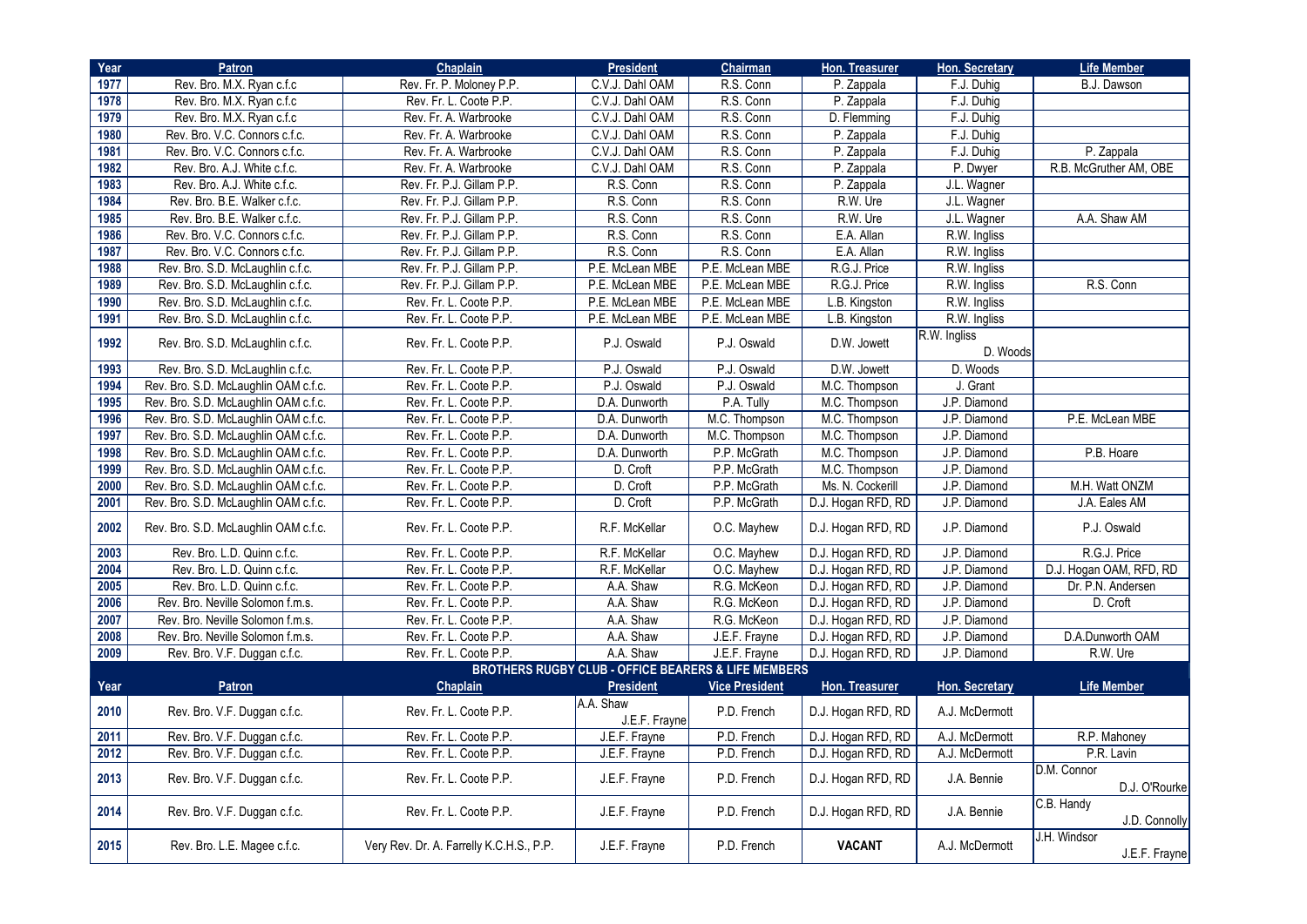A number of missing Brothers Rugby Club Annual General Meeting Notices and Reports have been located in a range of Brisbane Newspapers. This has allowed the Club to update the Office Bearers Honour Board to now ensure a **complete record. (REF: Brisbane Courier, Daily Mail, Courier-Mail, Brisbane Telegraph, Sports Radio News, Queensland Figaro, Sunday Mail)**

**Correct at 26/01/2022**

## **BRC ARCHIVES**

| Year | <b>Patron</b>                   | <b>Chaplain</b>         | <b>President</b>                                          | <b>Vice President</b> | Hon. Treasurer      | Hon. Secretary  | <b>Life Member</b> |                    |
|------|---------------------------------|-------------------------|-----------------------------------------------------------|-----------------------|---------------------|-----------------|--------------------|--------------------|
| 2016 | Rev. Bro. L.E. Magee c.f.c.     | Rev. Fr. A. Mellor P.P. | H.W. Pearson                                              | P.D. French           | B.P. Yantsch        | Ms. A.J. Butler | D.J. O'Neill       |                    |
|      |                                 |                         |                                                           |                       |                     |                 |                    | A.J. McDermott OAM |
|      |                                 |                         |                                                           |                       |                     | A.J. Lalor      | J.F. Murphy        |                    |
| 2017 | Rev. Bro. L.E. Magee c.f.c.     | Rev. Fr. A. Mellor P.P. | P.D. French<br>H.W. Pearson                               |                       | B.P. Yantsch        |                 | A.E. Barrett       |                    |
| 2018 | Rev. Bro. L.E. Magee c.f.c.     | Rev. Fr. A. Mellor P.P. | D.L. Hine                                                 | A.J. Lalor            | <b>B.P.</b> Yantsch | G.M. Linklater  | W.B. Andrews       |                    |
|      |                                 |                         | G.M. Linklater<br>B.P. Yantsch<br>D.L. Hine<br>A.J. Lalor |                       |                     |                 | D.J. Kissane       |                    |
| 2019 | Rev. Bro. L.E. Magee c.f.c.     | Rev. Fr. N. Yun P.P.    |                                                           |                       |                     |                 | D.H. O'Reilly AAM  |                    |
|      |                                 |                         |                                                           |                       |                     |                 | P.D. French        |                    |
| 2020 | Rev. Bro. L.E. Magee c.f.c.     | Rev. Fr. N. Yun P.P.    | D.L. Hine                                                 | G.D. Rodgers OAM      | B.P. Yantsch        | G.M. Linklater  | J.P. Diamond       |                    |
| 2021 | Rev. Bro. I.D. Robertson c.f.c. | Rev. Fr. N. Yun P.P.    | D.L. Hine                                                 | G.D. Rodgers OAM      | Ms. D.A. Cullen     | G.M. Linklater  | P.A. Tully         |                    |